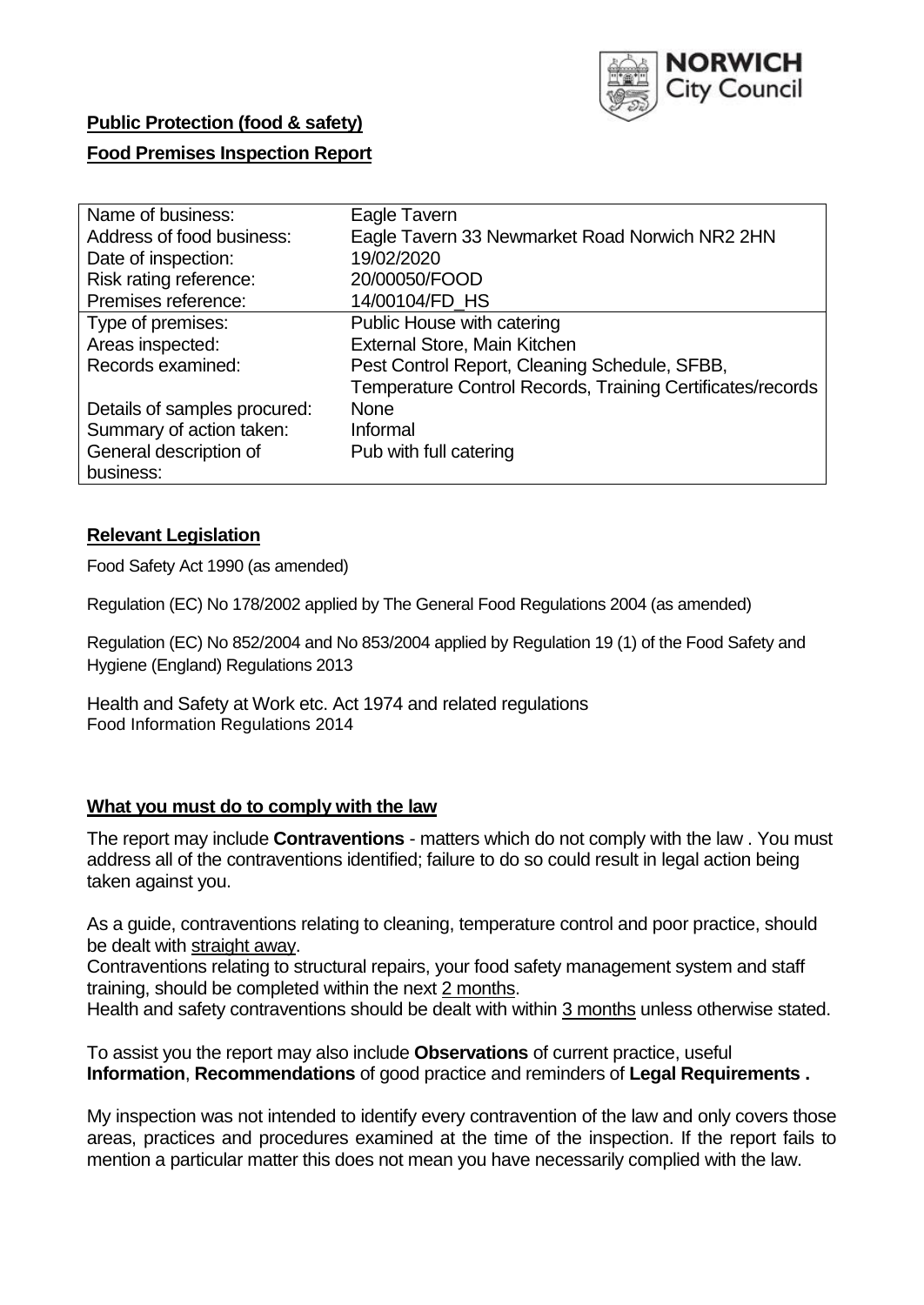# **FOOD SAFETY**

### **How we calculate your Food Hygiene Rating:**

The food safety section has been divided into the three areas which you are scored against for the hygiene rating: 1. food hygiene and safety procedures, 2. structural requirements and 3. confidence in management/control procedures. Each section begins with a summary of what was observed and the score you have been given. Details of how these scores combine to produce your overall food hygiene rating are shown in the table.

| <b>Compliance Area</b>                     |          |    |                | <b>You Score</b> |                |    |           |    |                |
|--------------------------------------------|----------|----|----------------|------------------|----------------|----|-----------|----|----------------|
| Food Hygiene and Safety                    |          |    |                | $\Omega$         | 5              | 10 | 15        | 20 | 25             |
| <b>Structure and Cleaning</b>              |          |    | $\overline{0}$ | 5                | 10             | 15 | 20        | 25 |                |
| Confidence in management & control systems |          |    |                | $\Omega$         | 5.             | 10 | 15        | 20 | 30             |
| <b>Your Total score</b>                    | $0 - 15$ | 20 |                | $25 - 30$        | $35 - 40$      |    | $45 - 50$ |    | > 50           |
| <b>Your Worst score</b>                    | 5        | 10 | 10             |                  | 15             |    | 20        |    |                |
|                                            |          |    |                |                  |                |    |           |    |                |
| <b>Your Rating is</b>                      | 5        | 4  |                | 3                | $\overline{2}$ |    |           |    | $\overline{0}$ |

Your Food Hygiene Rating is 3 - a generally satisfactory standard

# **1. Food Hygiene and Safety**

Food hygiene standards are generally satisfactory and maintained. There is evidence of some non-compliance with legal requirements. Some lapses are evident however generally you have satisfactory food handling practices and procedures and adequate control measures to prevent cross-contamination are in place. The contraventions require your attention; although not critical to food safety they may become so if not addressed. **(Score 10)**

### Contamination risks

.

The following items pose a risk of physical/ bacterial contamination

**Contravention:** probe thermometers were dirty

containers of precooked chips stored on floor by deep fat fryers

000300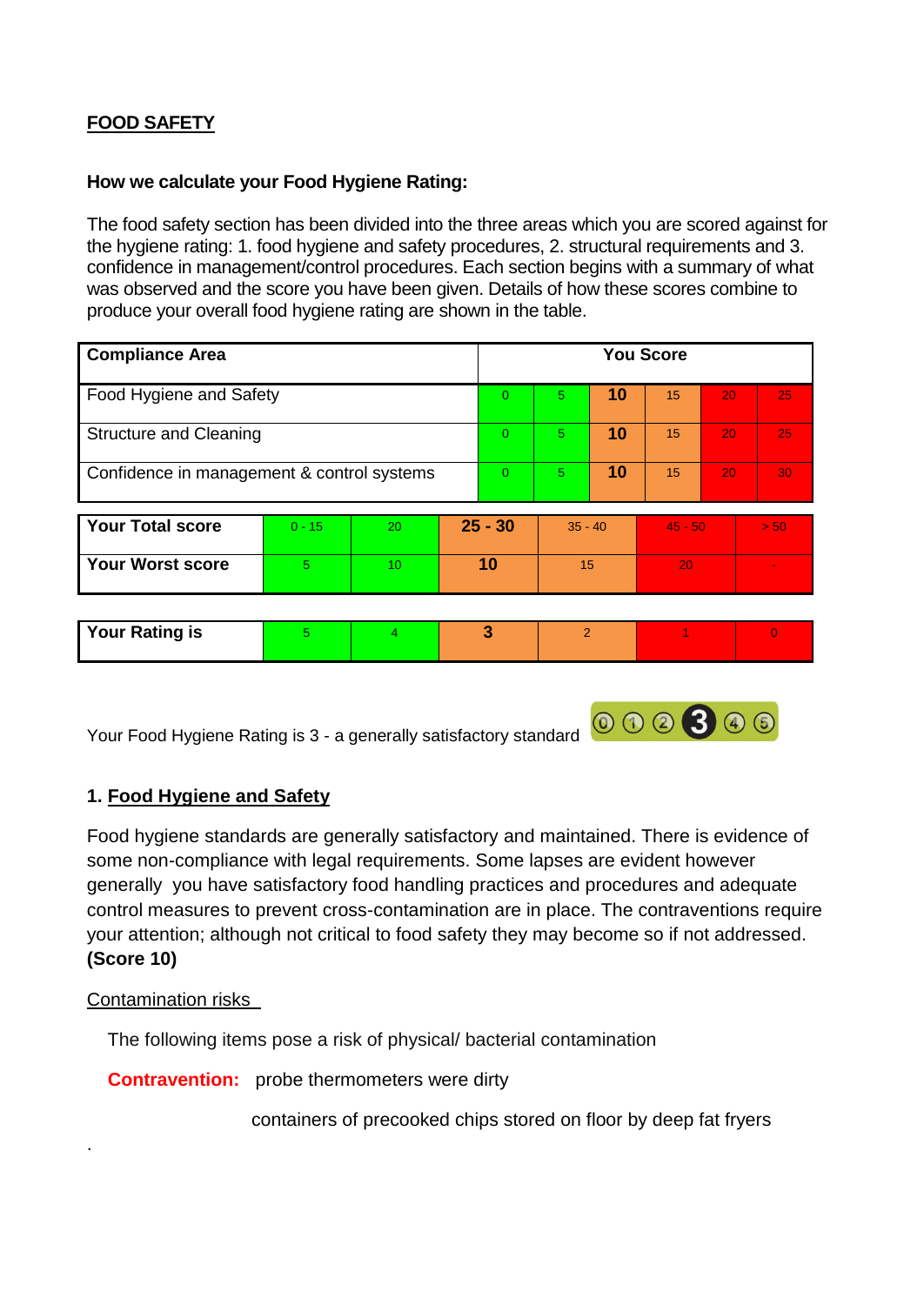**Recommendation:** To control the risk of cross contamination

- obtain anti-bacterial probe wipes to clean the probe thermometers before and after each use.
- provide a shelf or use a bench unit to keep the trays of chips off the floor
- obtain dispensers for cling film and foil clearly labelled for either raw or ready to eat use.
- obtain and use a purple chopping board and knife for 'gluten free' preparation
- Group same coloured boards in rack together but not touching

**Recommendation** To further control the risk of E.coli contamination you should obtain and use separate dispensers for cling-film (and foil) and label one for raw and one for 'ready to eat' foods.

### Hand-washing

**Contravention** The following indicated that hand-washing was not suitably managed::

- wash hand basins were dirty
- food debris and cloths were seen in the wash hand basin
- dirty hand contact surfaces

Ensure the hand wash basin and taps are kept clean and available for use. Hand wash basins should not be used for other purposes.

### Personal Hygiene

I was pleased to see that staff were wearing appropriate clean over-clothing and aprons

**Recommendations** To further improve personal hygiene I suggest you

- provide hats (and snoods) to control the risk of hair contamination of foods, and shoes for food handlers to only wear whilst at work.
- Provide secure lockers for staff to store their personal belongings located in an area away from the kitchen (staff were storing personal belongings beneath the preparation bench)

### Temperature Control

**Observation** I was pleased to see you were able to limit bacterial growth and/or survival by applying appropriate temperature controls at points critical to food safety and that you were monitoring temperatures.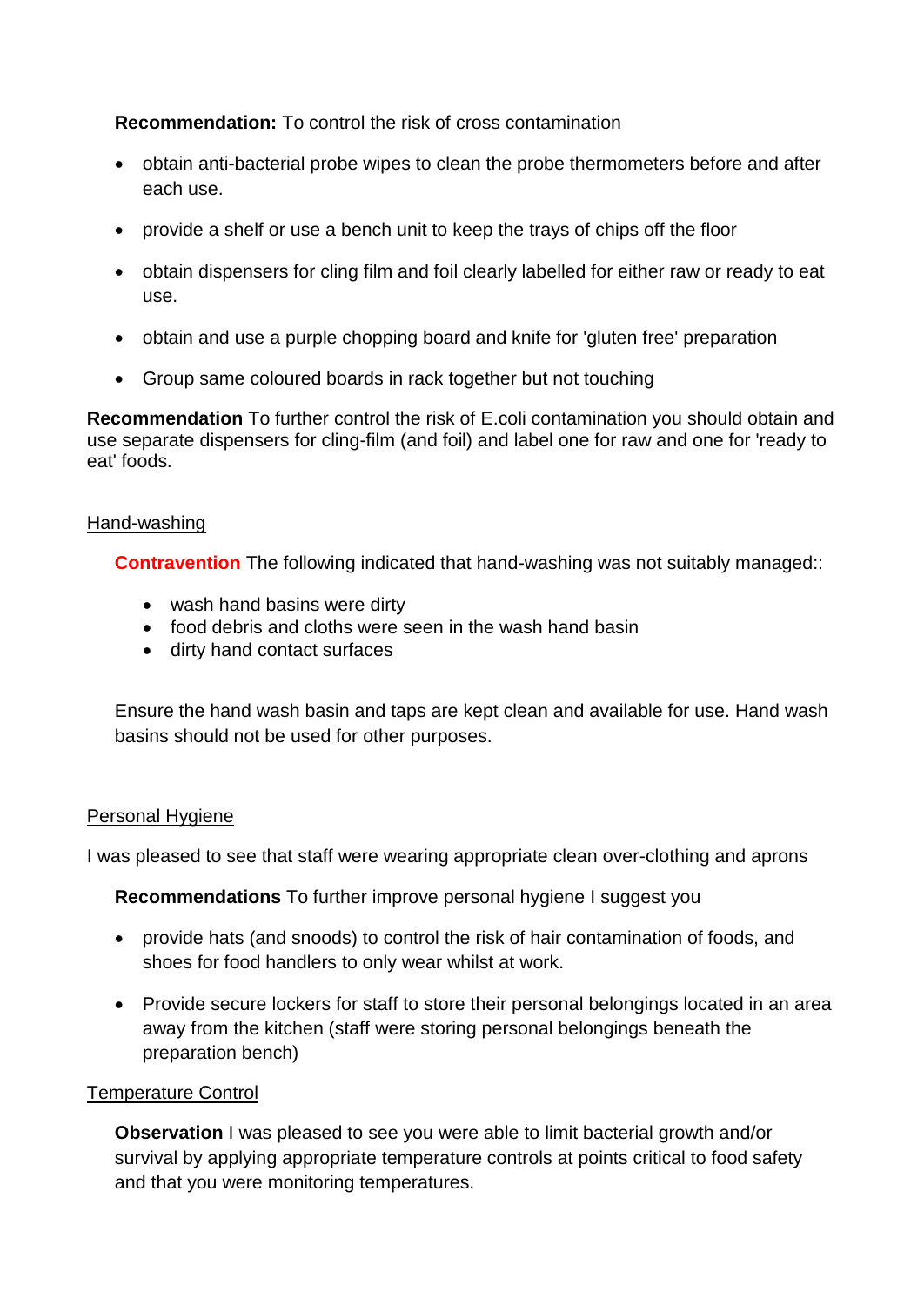# Unfit food

**Contravention** The following food may be of a reduced quality and if sold may not be of the standard demanded by the consumer:

- Tub of homemade coleslaw not labelled or dated
- Container of 'lemon aioli' not labelled or dated
- cups of ice cream in chest freezer not covered, dated or labelled
- traybakes stored in fridge in storeroom not labelled

Extend your dating and labelling system to all foods that have been decanted from the original container or are home-made to aid stock rotation and ensure the quality/safety of the food.

### Poor Practices

**Contravention** The following matters represented poor practice and if allowed to continue may cause food to become contaminated or lead to its deterioration:

- Cardboard boxes being used to store foods
- Unwrapped foods in fridges and freezers
- unlabelled food in fridges and freezers
- trays of pre-cooked chips stored on the floor in front of the deep fat fryer

# **2. Structure and Cleaning**

The structure facilities and standard of cleaning and maintenance are of a generally satisfactory standard but there are some repairs and/or improvements which are required in order for you to comply with the law. Pest control and waste disposal provisions are adequate. The contraventions require your attention; although not critical to food safety they may become so if not addressed. **(Score 10)**

# Cleaning of Structure

**Contravention** The following items were dirty and require more frequent and thorough cleaning:

- floor wall junctions
- around equipment feet
- behind and under equipment
- extraction canopy
- high level cleaning
- hand contact surfaces such as light switches and door handles
- mastic joints behind sinks
- wash hand basin
- vard area
- floor to food store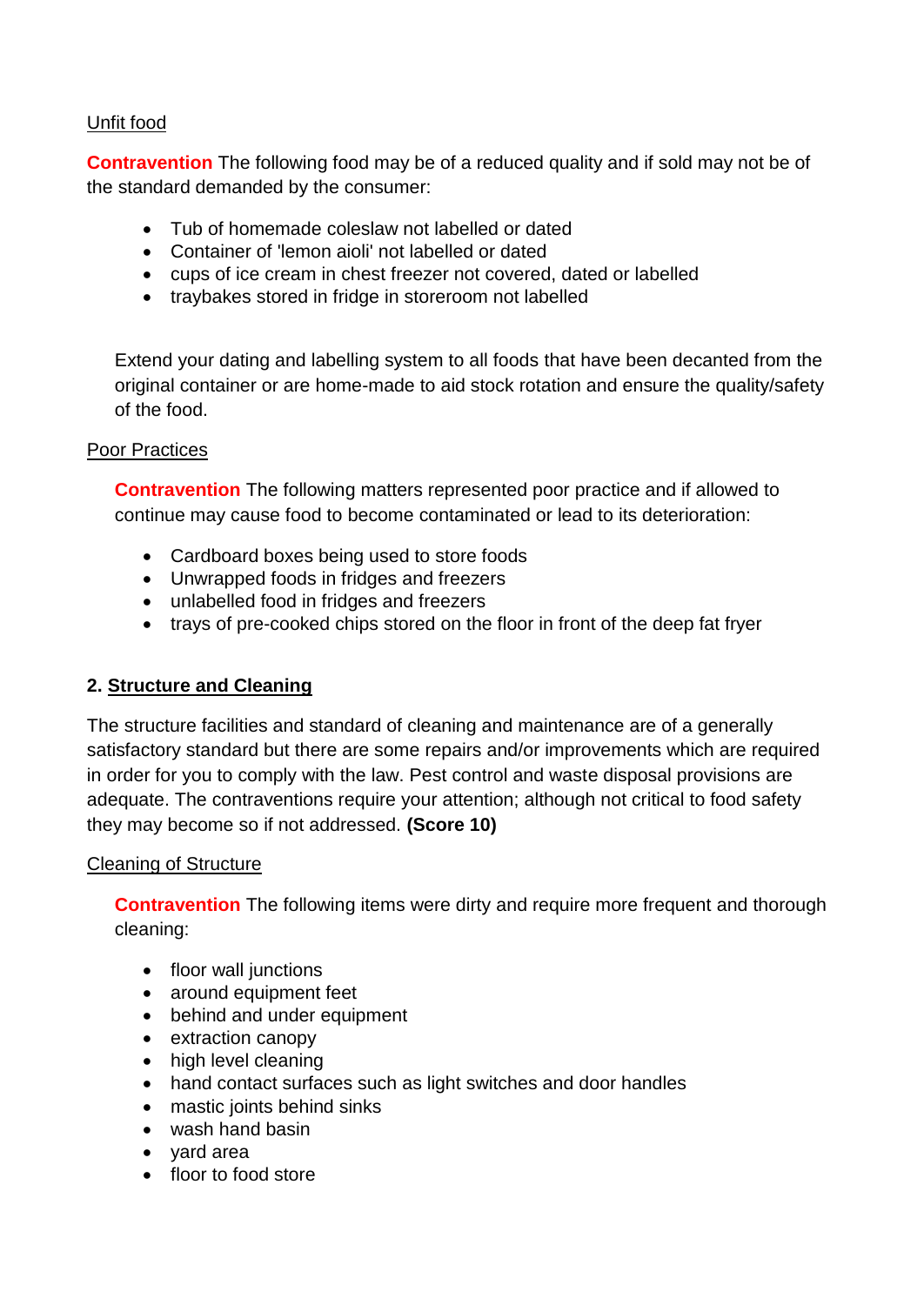**Recommendation:** to make cleaning easier remove all unnecessary/redundant /broken equipment from the kitchen.

# Cleaning of Equipment and Food Contact Surfaces

**Contravention** The following items are dirty and must be cleaned:

- fridge and freezer seals
- internal surfaces to fridges, including those in storeroom
- hand contact surfaces
- can opener
- cling film dispenser
- probe thermometers

### Cleaning Chemicals / Materials / Equipment and Methods

**Recommendation** Use disposable paper wipes for cleaning and for mopping up spillages.

**Recommendation** Disinfect equipment and utensils after cleaning with a suitable sanitiser.

### **Maintenance**

**Contravention** The following had not been suitably maintained and must be repaired or replaced:

- door to external food store
- paint surface to ceiling in external store damaged
- damaged cladding to window area in kitchen

### Facilities and Structural provision

**Contravention** The following facilities were inadequate and must be improved:

- Staff storing personal belongings and shoes under preparation bench in kitchen
- no staff changing facilities
- insufficient storage space
- ventilation

**Observation** There is currently no extraction system above the deep fat fryers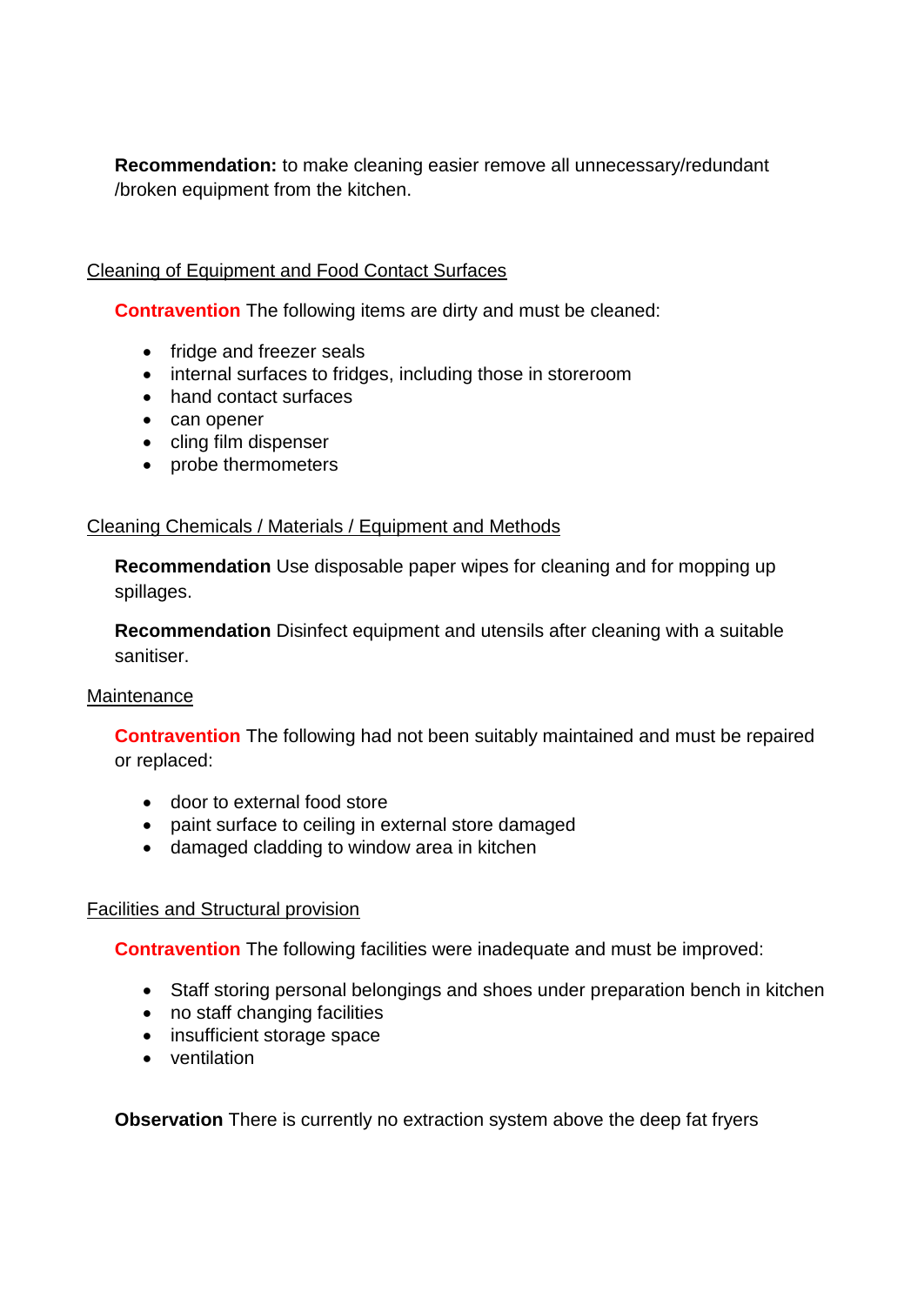**Recommendation** To facilitate cleaning I suggest the extraction system is extended over the deep fat fryers

### Pest Control

**Contravention** Pest proofing is inadequate particularly in the following areas:

- the external door to the store room was missing
- no pest proof door screen to the external door to kitchen.

All windows and doors that are regularly left open during food preparation or service should be provided with pest proof screens.

# **3. Confidence in Management**

There are generally satisfactory food safety controls in place although there is evidence of some non-compliance with the law. A food safety management system is in place but has not been implemented. All your staff are suitably supervised and trained. Your records are appropriate and generally maintained but some deficiencies were identified. Some minor issues were identified relating to staff supervision and training. The contraventions require your attention; although not critical to food safety they may become so if not addressed. **(Score 10)**

### Food Hazard Identification and Control

**Contravention** The following pre-requisites have not been met and this means that your food safety management system will be ineffective:

- cleaning and sanitation are poor
- services and facilities are inadequate

**Contravention** your Safer Food Better Business pack was incomplete with several pages missing. Either obtain a complete new SFBB pack and tailor it to your business or develop your own documented food safety management system based on HACCP principles.

### Proving Your Arrangements are Working Well

**Contravention** You are not working to the following safe methods in your SFBB pack:

- personal hygiene/ handwashing
- cleaning / clear and clean as you go